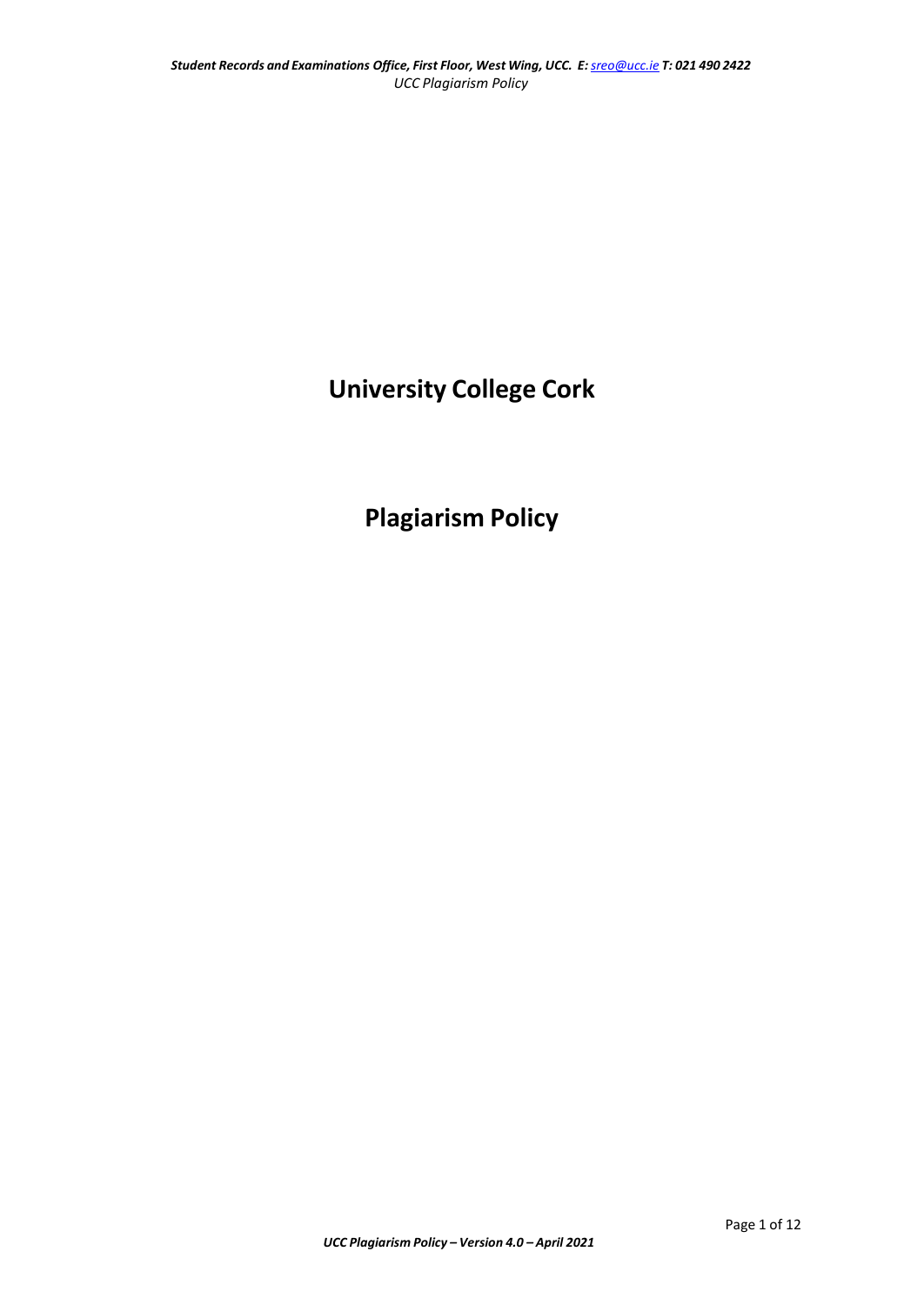#### **1 Plagiarism - Definition**

1.1 Plagiarism is the presentation of work for credit without appropriate attribution. Whether done **deliberately or inadvertently, it is unacceptable**, since it is an attempt to claim credit for work previously submitted by you and/or not done by you and fails to give credit for the work as appropriate. Plagiarism applies not just to text but applies to any other format such as graphics, tables, formulae, or any representation of ideas in print, electronic or any other media, in addition to computer software and algorithms. Whether deliberate or inadvertent (as in the case of carelessness or poor academic discipline) plagiarism undermines scholarship, is a form of academic misconduct, and conflicts with the ethos of the University. The University takes any form of plagiarism very seriously and plagiarism is subject to disciplinary procedures set out below (Breach of University Examination Regulations and Procedures<sup> $i$ </sup> – Section 10)

# **2 Types of plagiarism**

2.1 The preparation of any work to be presented as part of an assessment, examination, research or scholarly submission, can draw on previous works or ideas of yours or others. It is imperative that this work is fully acknowledged following the standard referencing practice within the particular discipline. If in doubt, contact your School or Department for further discipline-specific information. Guidance is also available from sources including the UCC library, e.g. [https://libguides.ucc.ie/academicintegrity.](https://libguides.ucc.ie/academicintegrity)

2.2 Self-plagiarism, the presentation of work previously submitted by a candidate in a different context without citing that it was previously presented, is treated in the same way as any other form of plagiarism.

2.3 In some cases, particularly in the professional academic arena, plagiarism may also be a **breach of copyright**, which may expose the copier to civil and/or criminal proceedings if within the timeframe of the copyright. Plagiarism may also relate to unpublished material, such as the notes of others, which may not be covered by copyright. There is no expiry date on plagiarism: inappropriate use of material which is no longer subject to copyright may also constitute plagiarism.

2.4 **Collusion**, where work is permitted to be copied/presented without appropriate attribution, is a form of plagiarism by both parties. Collusion also applies where a joint effort is presented by an individual without due recognition of the input of others.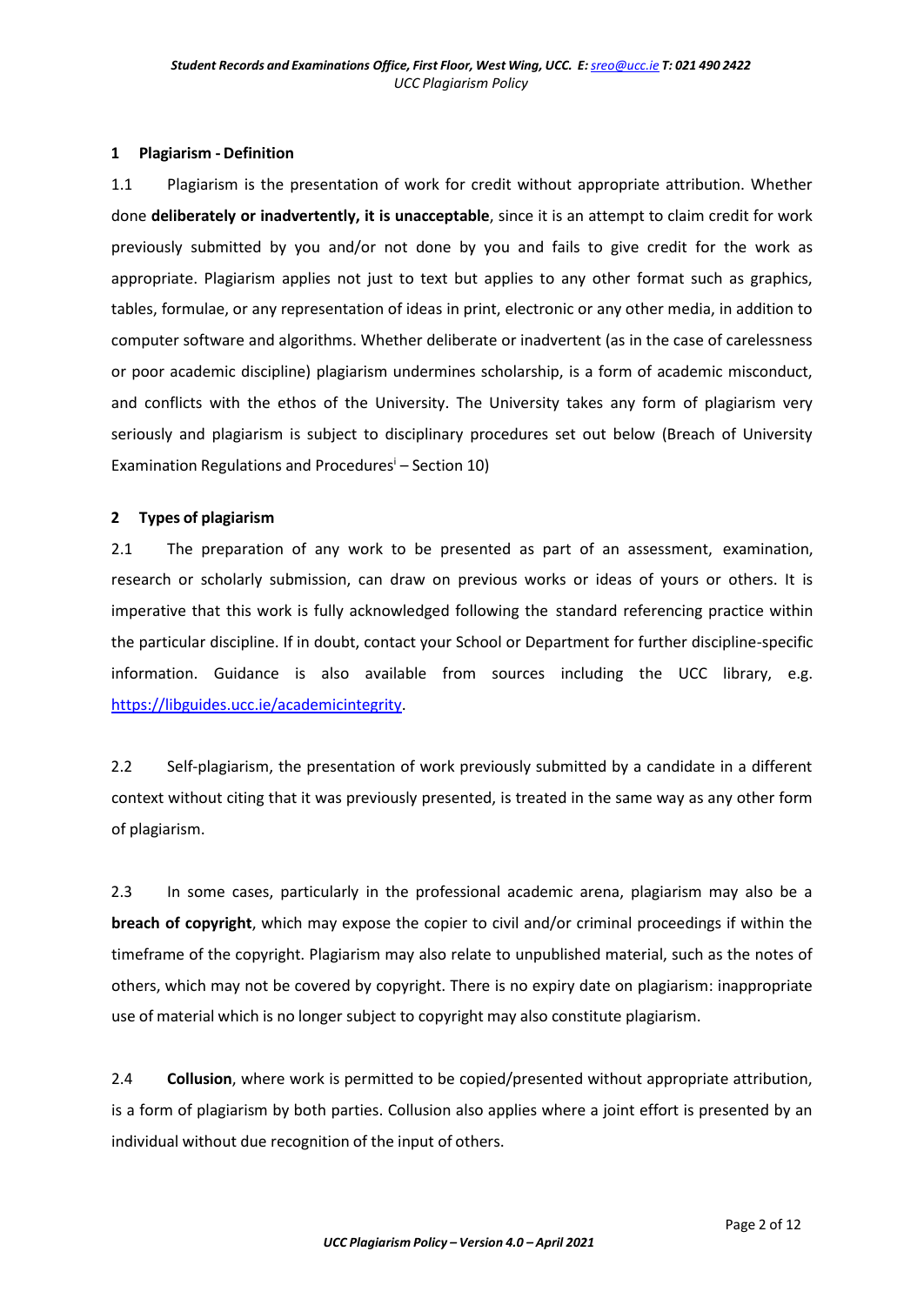# **3 Best practice**

3.1 Acknowledgement of the influence of **all** sources quoted directly and/or not quoted directly must be made at the appropriate point throughout the work. The discipline-specific citation, referencing, credit and/or acknowledgement requirements must be applied in all submitted material. At a minimum a clear indication as to when any material is being quoted directly (e.g. by enclosing it in quotation marks [" "] in the case of text) must be provided in addition to a citation of the source.

3.2 Each School/Department may have *additional* plagiarism policies which identify any cultural, technical or other issues that may arise within a particular discipline and each School/Department shall inform students of the plagiarism policy through lecture(s), handbooks, hand-outs, the web, etc.

3.3 Prior to submitting any piece of work, each student will be required to complete an online self-certification form which confirms the student is aware of his/her obligations regarding plagiarism.

# **4 Procedures, penalties and appeal**

4.1 All essays, dissertations, projects, portfolios or other forms of academic submission, to include all forms of research results howsoever presented for evaluation, may be checked for plagiarism. Where a University electronic system, supervisor, examiner, invigilator or other (including External Examiner) suspects plagiarism during an invigilated or non-invigilated examination or assessment, then they will consult their Head of School/ Department or nominee in the first instance.

4.2 If the Head of School/ Department or nominee determines that the allegation does not amount to plagiarism, this will be notified to the student.

4.3 If the Head of School/ Department or nominee suspects that plagiarism has occurred, the Head of School/ Department or nominee will inform the student, in writing, of the allegation and prior findings, if any, of plagiarism and provide the student with an opportunity to provide an explanation (Personal Statement). The Head of School/ Department or nominee will consider the allegation, Personal Statement (if provided) and any information available, including the student's examination records, to take one of the following options:

#### **Option A:**

The Head of School/ Department or nominee will immediately make a full report in writing to the Student Records and Examinations Officer, in which case the procedures for Breach of Examination Regulations and Procedures will be invoked<sup>i</sup>[. T](#page-11-0)he process, as set out in Section 10, below, will apply.

#### **Option B:**

Exercise discretion to pursue the matter without reference to the Student Records and Examination Officer, in which case the Head or nominee will determine the appropriate penalty (if any), which will not exceed assigning a mark of zero in the piece of work to which the offence relates. For the avoidance of doubt, this provision relates to the mark allocated to the **full piece of work** concerned and not the section or part deemed to have been in breach of examination regulations. No sanction from a Head of School/Department or nominee may be extended beyond the result for the piece of work concerned. For the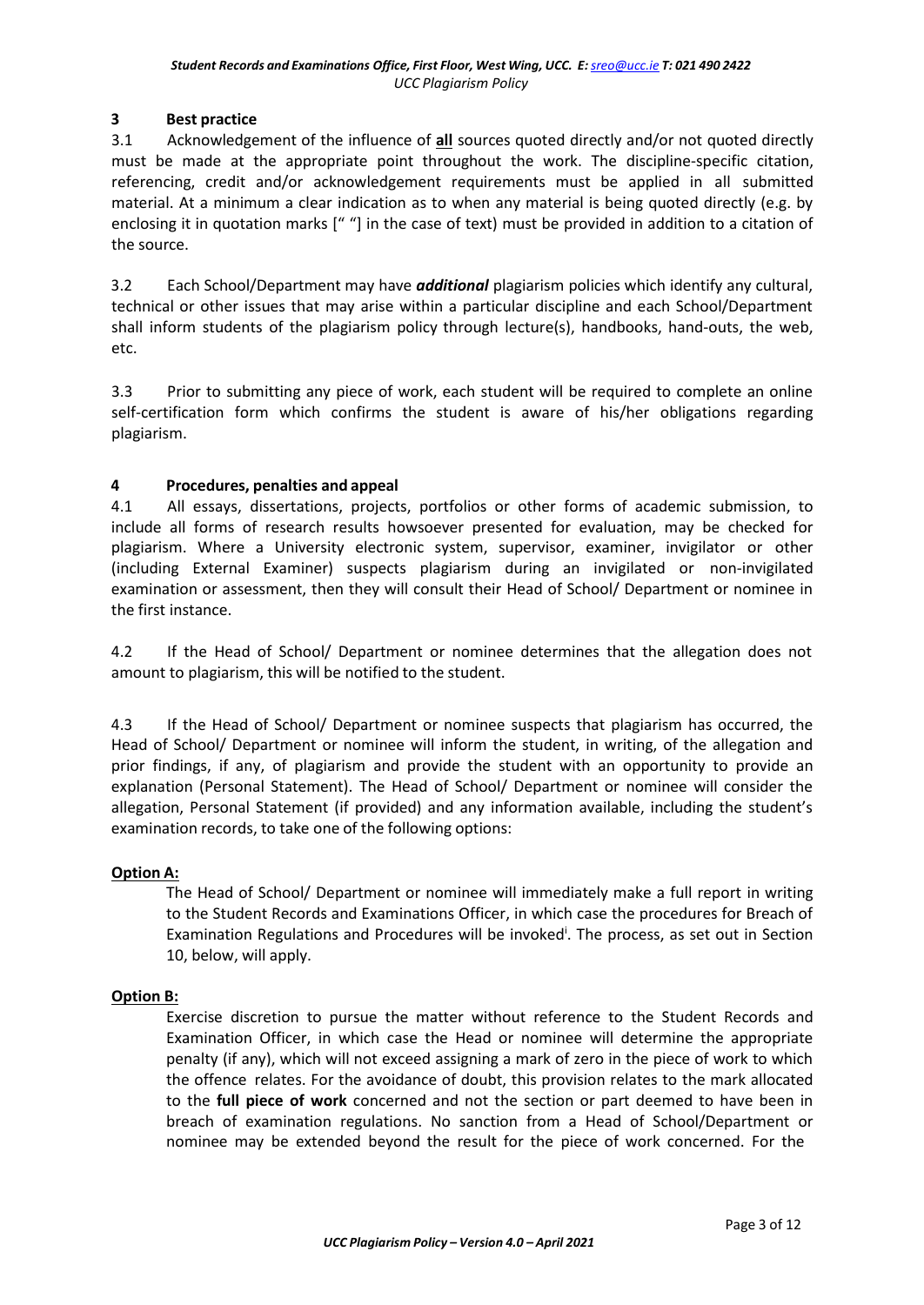absence of doubt, where a sanction results in a FAIL judgement for the module, capping will be applied to marks achieved at the Supplemental Examination.

# **Option C: Remote Examination:**

Exercise discretion to pursue the matter without reference to the Student Records and Examination Officer, in which case the Head or nominee will determine the appropriate penalty (if any), which will not normally exceed assigning a mark of zero in the section(s) or part(s) of work to which the offence relates. No sanction from a Head of School/Department or nominee may normally be extended beyond the result for the piece of work concerned. In **exceptional circumstances only**, the severity of the matter may warrant sanction across all section(s) or part(s) of the work submitted for assessment. For the avoidance of doubt where a sanction results in a FAIL judgement for the module, capping will be applied to marks achieved at the Supplemental Examination.

#### **Appeal**

Students have a right of appeal, where they believe that they have been treated unfairly by the plagiarism procedures. Such appeals are dealt with through the standard UCC Examination Appeals process (*Section 19. Guide to Examinations and Assessment for Staff and Students* **1** )

# **5 Outcome**

5.1 The Head of School/Department or nominee may determine the appropriate outcome of the breach can be dealt with under Option B or Option C above and make a determination. Should a sanction be imposed, the student, having been informed, may choose either:

(i) to **accept the outcome** as a final decision, in which case a summary repor[t](#page-11-1)ii of the circumstances of the case and level of penalty exacted will be lodged by the Head of School/ Department or nominee with the Student Records and Examination Officer. Details of the alleged breach and the determination may be retained and may be considered by the University in the event of a further allegation of breach of the examination guidelines and/or student rules

**or**

(ii) Confirm within seven [7] days of the determination under Option B or Option C that they **do not agree** to same. In the event that the student does not agree with the determination of the Head of School/Department or nominee under Option B or Option C, above, the allegation will be referred to the Student Records and Examination Officer.

5.2 Whether Option A, Option B or Option C is taken, copies of all relevant documentation will be made available to the student.

# **6 Plagiarism at Postgraduate level**

6.1 Plagiarism at postgraduate level 5.1 Theses/dissertations, subject to External Examination, may be failed where significant plagiarism is detected by an External Examiner. Postgraduates have a right of appeal against such decisions by External Examiners.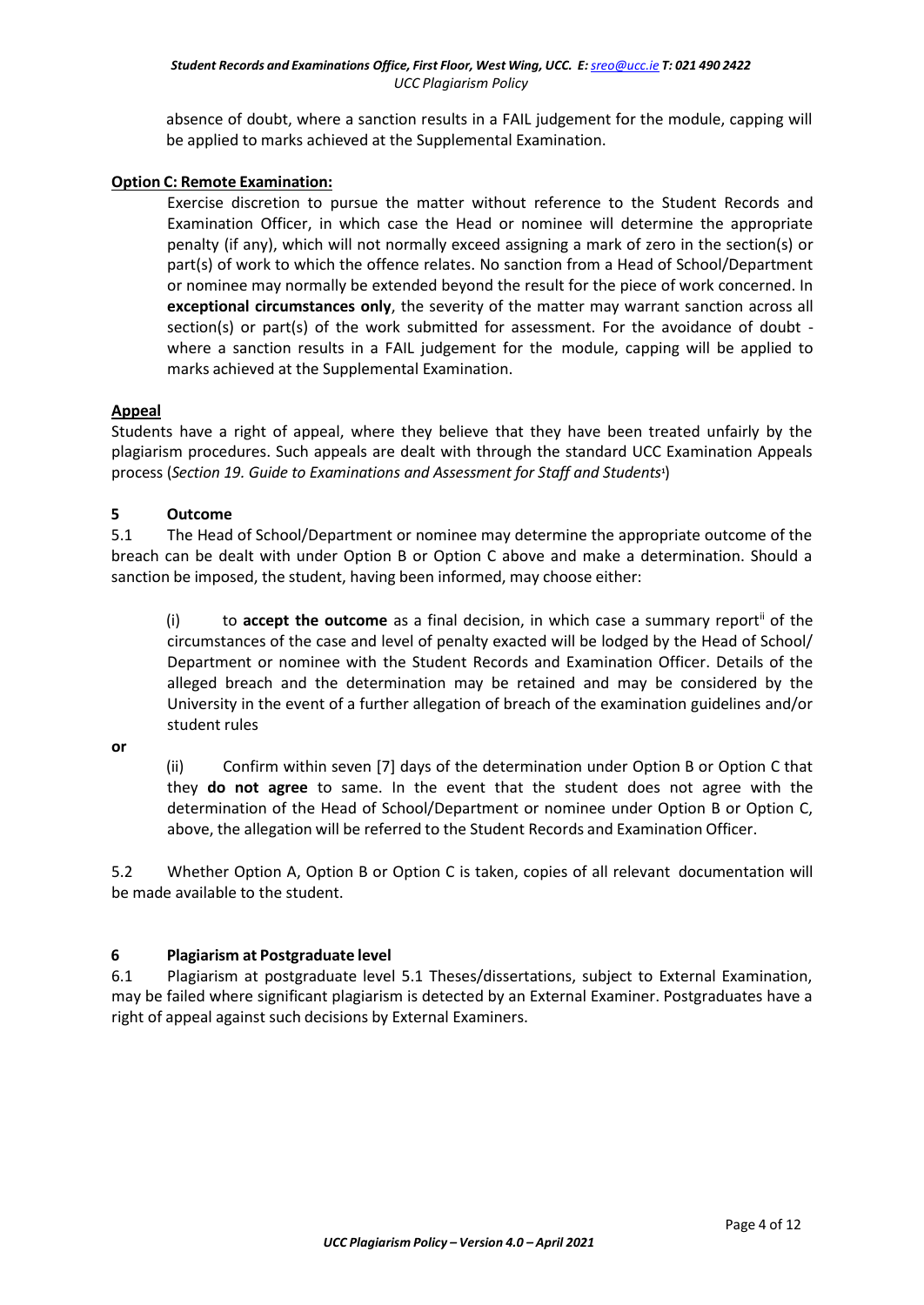#### *10. Breach of Examination Regulations and Procedures*

#### **10.1 Definition**

- 10.1.1 Cheating means an attempt to benefit oneself, or another, by deceit or fraud or other breach of the examination regulations and procedures. Such breaches also include personation, collusion and plagiarism.
- 10.1.2 Any communication between students and Internal or External Examiners outside of normal Examiner-student interaction is prohibited and will be considered a serious breach of examination regulations.

#### **10.2 Process – Stage 1**

- 10.2.1 Where, during an invigilated examination, an Invigilator suspects a student of cheating, the Senior Invigilator, or at least one other Invigilator, will be informed and asked to confirm their suspicions. The student will be approached and questioned. Any unauthorised material or electronic devices will be confiscated. Unauthorised material written or appearing on the candidate's person will be transcribed by the invigilator and countersigned by the candidate. Mobile phones are not permitted in examination halls.
- 10.2.2 The student will be informed that a report will be made to the Student Records and Examinations Officer. The student will be allowed to finish the examination. Any confiscated items will be retained by the Student Records and Examinations Officer or Nominee until the process has completed. Results of the associated examination will be withheld until the process has completed.
- 10.2.3 Alternatively, an Examiner, who, when marking examination scripts, suspects that cheating has taken place will consult the Head of School/Department or nominee. If the Head or nominee considers that there is evidence that cheating has occurred, he/she will make a written report to the Student Records and Examinations Officer.
- 10.2.4 Copies of all relevant documentation to be considered by the Student Records and Examinations Officer or Nominee shall be made available to the student to include any prior outcomes of alleged breaches of the Exam Regulations.
- 10.2.5 Where a report is made to the Student Records and Examinations Officer or Nominee, the student will be contacted by the Student Records and Examinations Officer or Nominee at the earliest possible time subject always to consideration by the Student Records and Examinations Officer or Nominee of the examination period. The student will be invited to submit a written statement of events (Personal Statement) within a stipulated timeframe as advised by the Student Records and Examinations Officer or Nominee.
- 10.2.6 The Student Records and Examinations Officer or Nominee may also request, where appropriate, a report from the Head of the relevant School/Department.
- 10.2.7 All reports relating to a suspected case of a breach of examination regulation will be considered in the first instance by the Student Records and Examinations Officer or Nominee and the Head of the Relevant College or Nominee.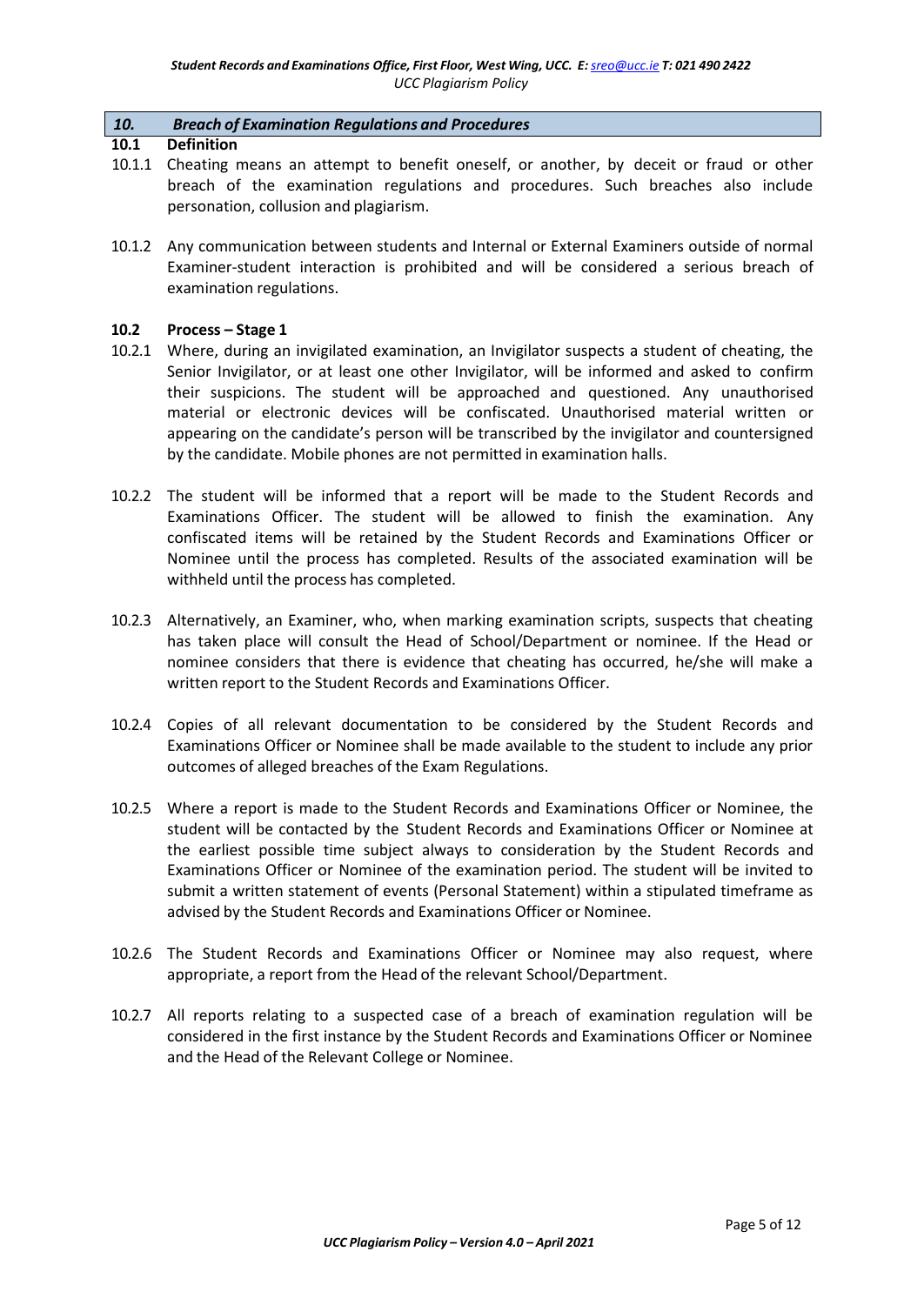- 10.2.8 The student will be invited to a meeting to discuss the matter by the SREO. Where the Head of College is a member of the School/Department responsible for the examination in question, the Deputy President & Registrar may nominate another Head of College to attend this meeting. A student may bring another person to this meeting to provide support but not to advocate or make representation on the student's behalf.
- 10.2.9 In the event that a student cannot attend the meeting, a decision will be made based on the invigilator report, the transcribed or confiscated material, electronic device and personal statement submitted by the student (if any).
- 10.2.10 If a student attends the meeting, a decision will be made based on **all** the information provided to the Student Records and Examinations Officer or Nominee to include the student's examination records, the Invigilator Report, the transcribed or confiscated material/electronic device and Personal Statement submitted by the student (if any) and the any additional information provided by the student at the meeting.
- 10.2.11 Considering all information, where it is considered that there is no case to answer, the matter will end there and the Student Records and Examinations Officer or Nominee will inform the student and where relevant, the Head of School/Department.
- 10.2.12 Where it is considered by the Student Records and Examinations Officer or Nominee and the Head of College or Nominee on the information to hand that there is a case to answer, there are two options:

(i) The Student Records and Examinations Officer or Nominee and the Head of College or Nominee may decide to apply a penalty of either:

a. Applying a reduction in marks of no more than 15% for the examination or assignment concerned

b. Assigning a mark of zero for the examination/assessment concerned

(ii) They may refer the matter to the Deputy President and Registrar or Nominee to consider the allegation.

The student and the relevant Head of School/Department will be notified in writing of the referral and will be provided with a copy of all documentation to be considered.

Where a student is unaccepting of the proposed penalty, they may request that the matter is considered by the Deputy President and Registrar or Nominee and the Chair of the Student Discipline Committee or Nominee.

Where a matter is referred to the Deputy President or Nominee and the Chair of the Student Discipline Committee or Nominee and where it is concluded that cheating has occurred, an appropriate academic penalty will be determined. The penalty may include one or more of the following penalties outlined in Section 10.4 (below) .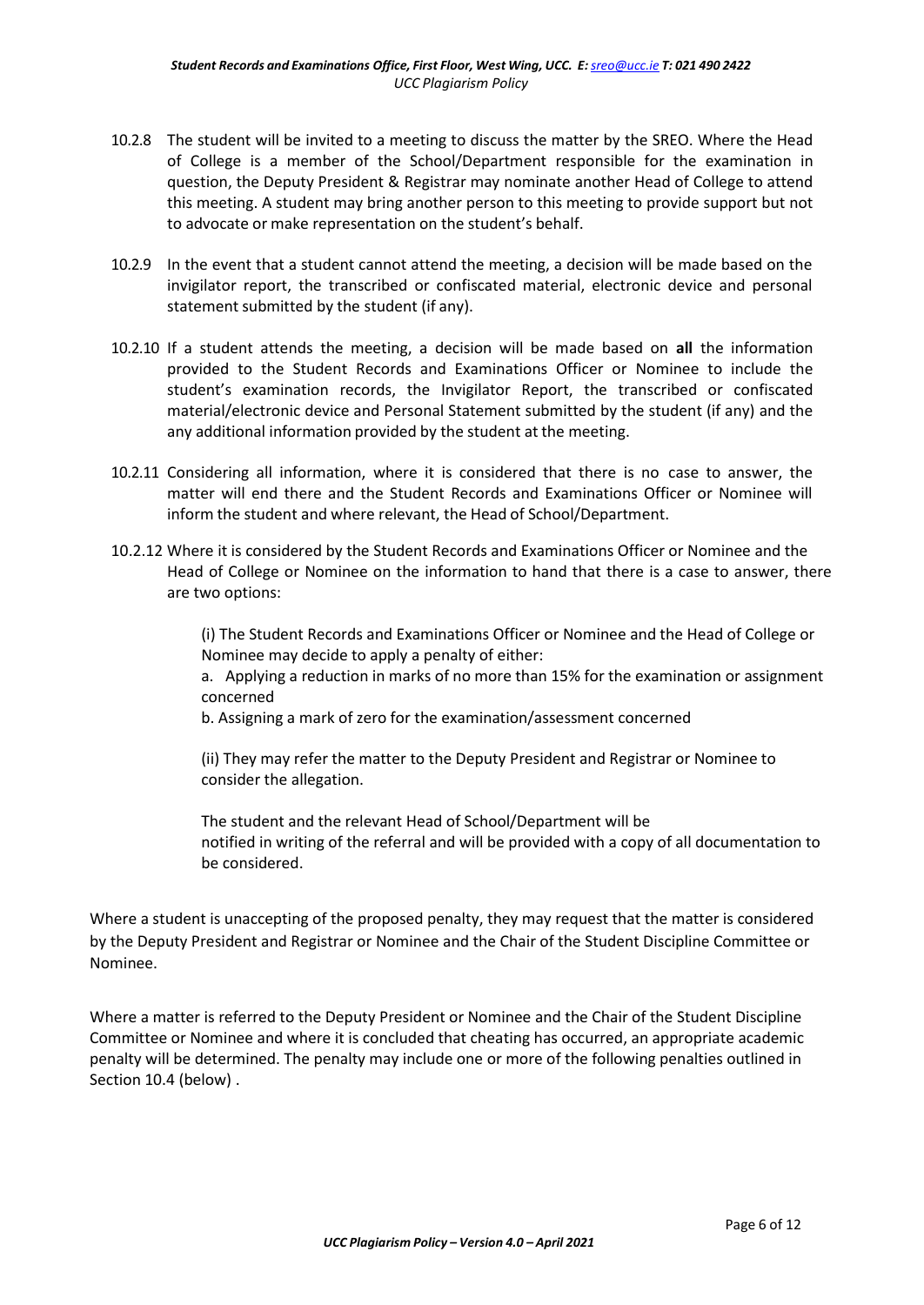# **Process – Stage 2**

10.2.12 Where referred to the Deputy President and Registrar or Nominee and the Chairperson of the Student Discipline Committee or Nominee will meet and consider all relevant information. The student may be invited to present an explanation in writing (Supplemental Personal Statement) or in person. A student may bring another person to this meeting to provide support but not to advocate or to make representation on that student's behalf.

# **10.3 Determination**

- 10.3.1 Where, following a meeting and/or submission of Personal Statement under section 10.2.13 above, it is concluded that a breach of the examination regulations has occurred the Chairperson of the Student Discipline Committee or nominee and the Deputy President & Registrar or Nominee can:
- (a) determine an appropriate penalty from those listed in Section 10.4 below; or
- (b) where they are of view that the misconduct is of such serious nature as to require referral to the Student Disciplinary Committee under of the Student Rules, they will make a full report in writing to the Chairperson of the Student Discipline Committee.
- (c) The Deputy President or Nominee will notify the relevant Head of School/Department and the student in writing of the outcome of Stage 2 of this process (and, in the case, of (a), notify of the student of the right to appeal pursuant to Section 10.5 below). A student is not permitted to appeal a decision to refer the matter to the Student Discipline Committee.

### **10.4 Penalties**

- 10.4.1 Where it is concluded that cheating has occurred, the Deputy President or Nominee and the Chair of the Student Discipline Committee or Nominee will determine an appropriate academic penalty. The penalty may include one or more of the following:
- (i) Assigning a reduction in marks of no more than 15% for the examination or assessment concerned
- (ii) Assigning a mark of zero for the particular examination/assessment concerned
- (iii) Assigning a mark of zero for the module of which the examination/assessment was a component part
- (iv) In addition to i. iii. above, if deemed appropriate, the student may be referred to the Student Discipline Committee for consideration
- (a) For the avoidance of doubt, the Student Discipline Committee will consider the matter in accordance with the Student Rules and, if deemed appropriate, may impose any penalty it sees fits in accordance with the Student Rules.
- 10.4.2 Examination Results will be withheld by the University pending the outcome of alleged breaches of Examinations Regulations and Procedures.
- 10.4.3 Should the Deputy President or Nominee and the Chairperson of the Student Discipline Committee or Nominee determine that the allegation does not amount to a breach of the Examination Regulations, this will be notified to the student and no record of the allegation will be made on the student's academic transcript**.**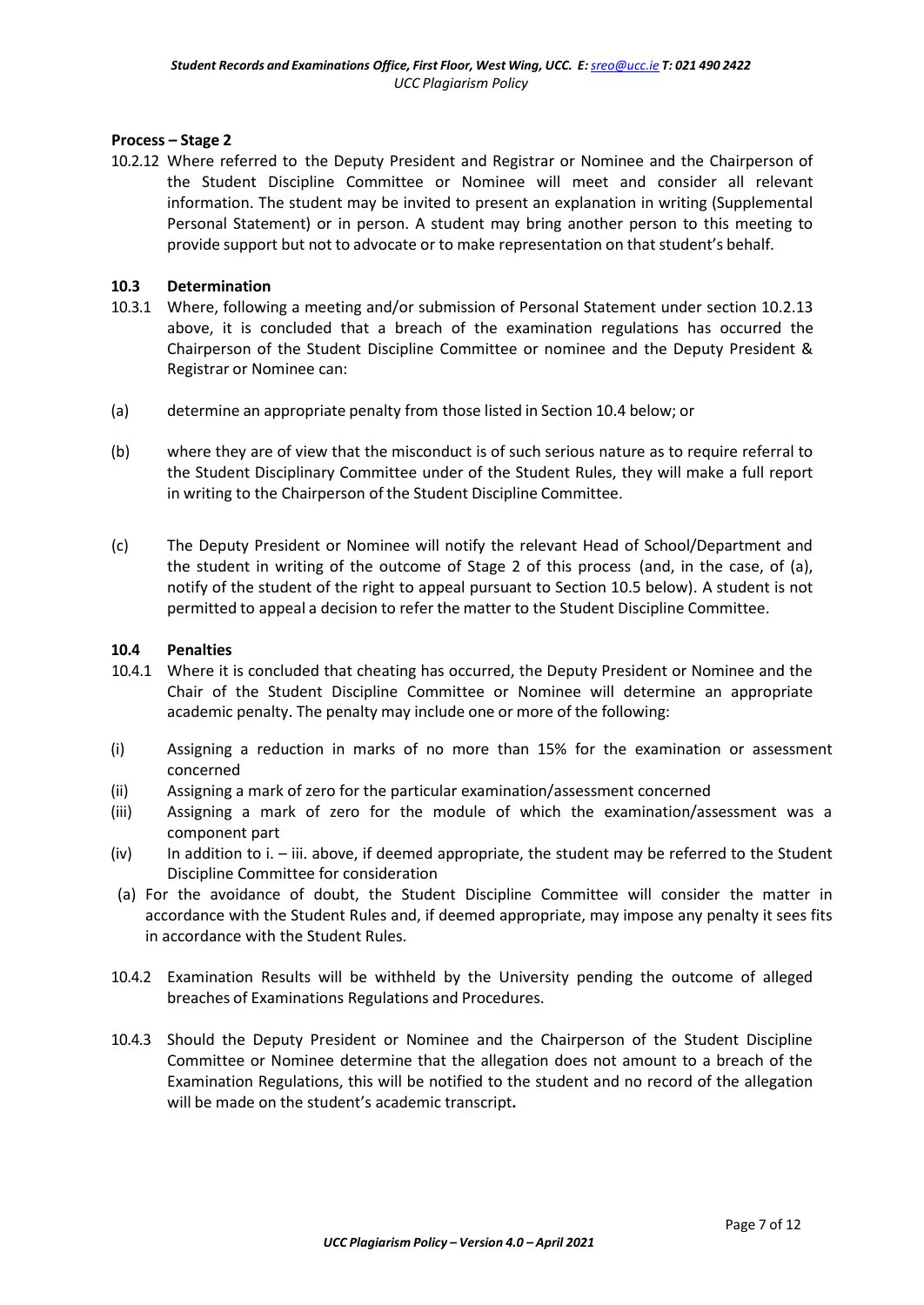### **10.5 Appeal**

10.5.1 The student has a right of appeal the determination, and penalty imposed pursuant to Section 10.4 (above) within two weeks of the date of posting of the relevant outcome letter. Such appeals are dealt with through the standard UCC Examination Appeals process (see: Section20

https:/[/www.ucc.ie/en/media/support/academicsecretariat/policies/examinations/Guideto](http://www.ucc.ie/en/media/support/academicsecretariat/policies/examinations/Guideto) Exams-PGResearchAppealsupdate2021.pdf).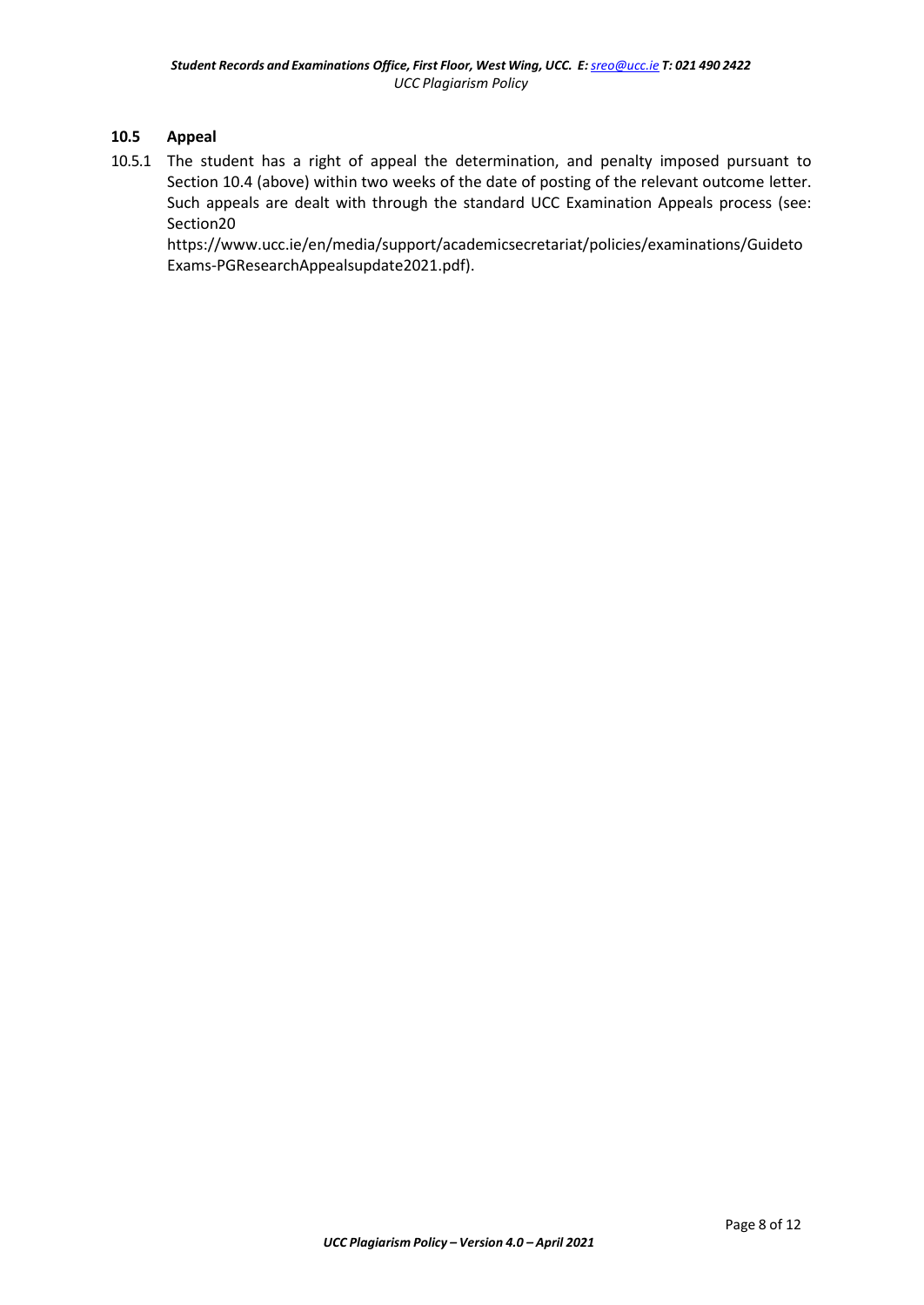# **Appendix A - Reporting template Localsanction arising from Plagiarism in a Formal Written Examination Setting**

[Student name and address] [Date]

Formal [Plagiarism/Collusion] Procedures Assignment: [Module code(s) and title] Programme/Year: Student Number:

Dear [student name],

As you are aware, formal [Plagiarism/Collusion] procedures\* have been followed in respect of the coursework you submitted in full/part assessment of module(s) [module code(s) and title(s)]. Module [code] is a [X] credit module assessed by [breakdown of assessment types and mark allocation for each][Repeat as required for all modules].

In module [code], [explanation as to why breach of examination regulations was suspected, e.g. very high Turnitin score ('very high' thresholds are discipline-specific); identical assignment to that of another student; etc.] [Repeat as required for all modules].

A meeting was held on [date] with [Head of Departmental/School, other representative] in the [location]. Here, you were asked to explain the suspected breach of examination regulations. Following consideration of your explanation, the following decision has been made in this case:

You are required to [e.g. resubmit the assignment(s), subject to a penalty of X%. The deadline for resubmission is 17:00 on [date]].

If, by signing the declaration, below, you accept this penalty, this letter will be sent to UCC's Student Records and Examinations Officer. By accepting this penalty, please note that you are undertaking not to engage in further instances of plagiarism during your studies at UCC. If you do not agree with this penalty and do not sign the letter by 17:00 on [Date], the matter will be referred to the Student Records and Examinations Officer as a Suspected Breach of Examination Regulations\*\*.

Please note, in this instance, the matter [will/will not] be reported to the Student Discipline Committee.

Sincerely,

[Head of Department or other appropriate representative]

J, hereby accept the penalty assigned in relation to module(s) [code(s) and title(s)] Date:

c.c. [Departmental contact(s) as appropriate]

Mr Seamus Murphy, Student Records and Examinations Office, UCC [\(examcompliance@ucc.ie](mailto:examcompliance@ucc.ie)) *\*Section 9.4:*

*<https://www.ucc.ie/en/media/support/recordsandexaminations/documents/GuidetoExaminationsandAssessmentApril2019.pdf> \*\*Section 9.4.3, Option B*

*<https://www.ucc.ie/en/media/support/recordsandexaminations/documents/GuidetoExaminationsandAssessmentApril2019.pdf>*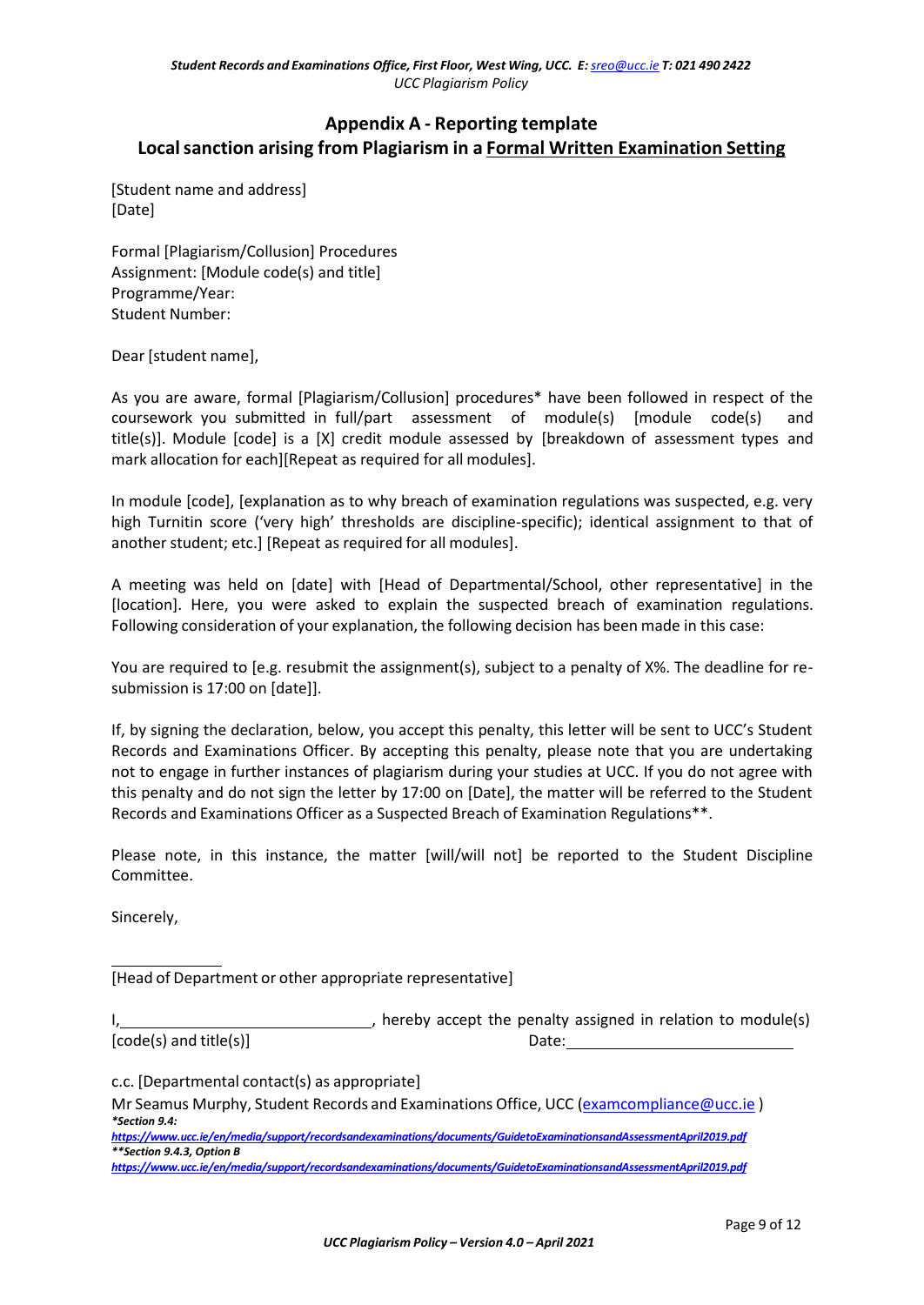# **Appendix B - Reporting template Localsanction arising from Plagiarism in a Remote Examination Setting**

[Student name and address] [Date]

Formal [Plagiarism/Collusion] Procedures Assignment: [Module code(s) and title] Programme/Year: Student Number:

Dear [student name],

As you are aware, formal [Plagiarism/Collusion] procedures\* have been followed in respect of the coursework/examination you submitted in full/part assessment of module(s) [module code(s) and title(s)]. Module [code] is a [X] credit module assessed by [breakdown of assessment types and mark allocation for each] [Repeat as required for all modules].

In module [code], a suspected breach of examination regulations was detected because [state reason - very high Turnitin score ('very high' thresholds are discipline-specific); identical assignment to that of another student; etc.] [Repeat as required for all modules].

The [Head of Department/School, other representative] contacted you by email on [date], where you were asked to provide an explanation as to the suspected breach of examination regulations. You were offered an online meeting to discuss the matter, which was held on [date], with [Head of Departmental/School, other representative] [record here whether the student availed of the offer to participate in this online meeting]. Following consideration of your explanation, the following decision has been made in this case:

[Give penalty for piece of examination work in question – e.g. *You are required to resubmit the assignment(s)/submit a new assignment, subject to a penalty of X%. The deadline for re-submission is 17:00 on [date]]. Or - The submitted work will be penalised by X%.]*

If you accept this penalty, please send an email reply to that effect no later than 17:00 on [Date] stating: "*I, , hereby accept the penalty assigned in relation to module(s) [code(s) and title(s)]*"

Your email, appended to this report, will be sent to UCC's Student Records and Examinations Officer and the matter closed. By accepting this penalty, please note that you are undertaking not to engage in further instances of plagiarism during your studies at UCC.

In this instance, the matter [will/will not] be reported to the Student Discipline Committee.

If you do not agree with this penalty, please reply to this email no later than 17:00 on [Date]. If you do not respond as requested by [Date], it will be regarded as non-acceptance of this penalty. In both instances, the matter will then be referred to the Student Records and Examinations Officer as a Suspected Breach of Examination Regulations\*\*.

Sincerely,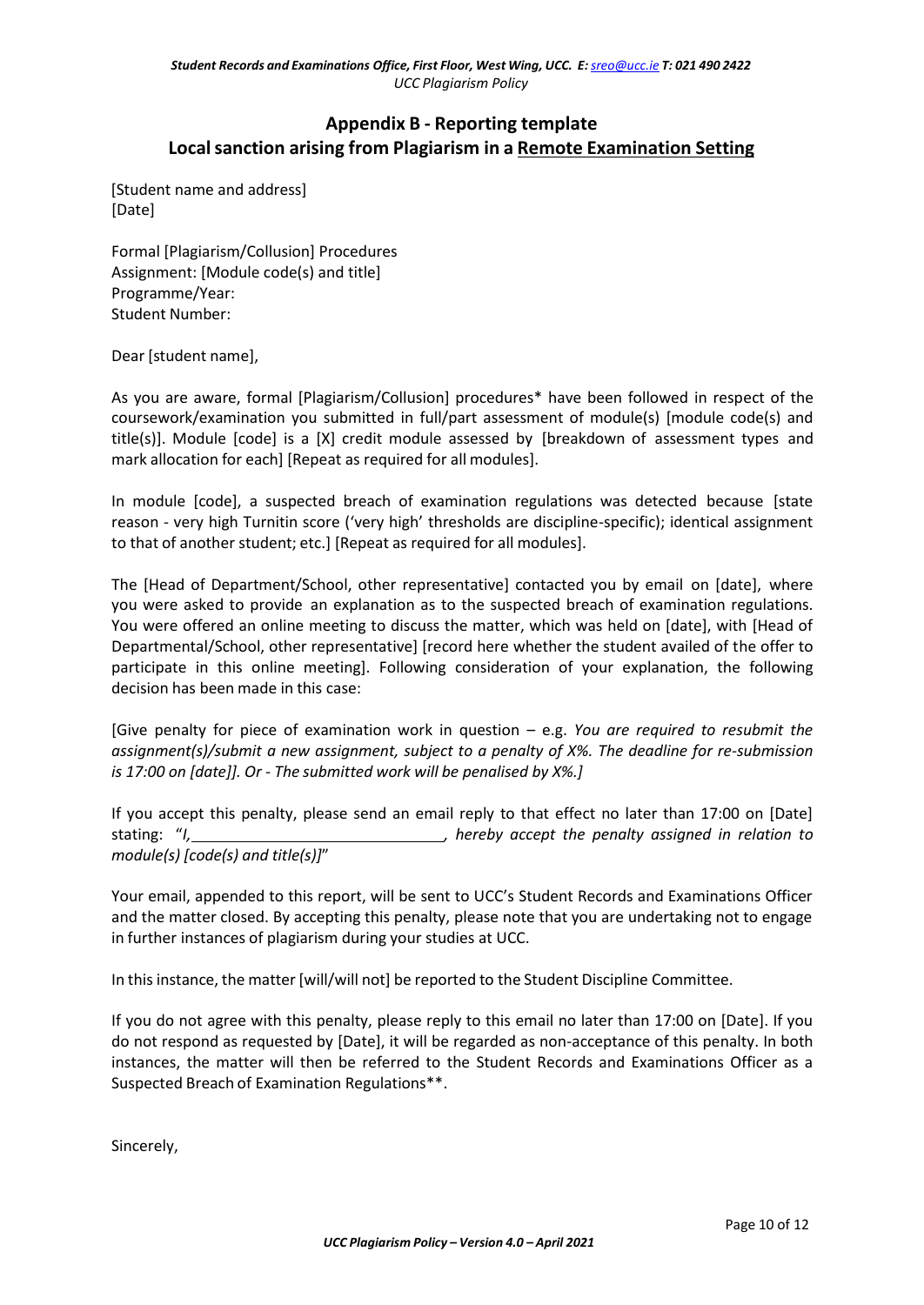[Head of Department or other appropriate representative]

c.c. [Departmental contact(s) as appropriate]

Mr Seamus Murphy Student Records and Examinations Office, UCC [\(examcompliance@ucc.ie](mailto:examcompliance@ucc.ie))

**\*For information on UCC plagiarism policy, see:**

**[\(https://www.ucc.ie/en/media/support/recordsandexaminations/documents/UCCPlagiarismPolicy-November2017.pdf\)](https://www.ucc.ie/en/media/support/recordsandexaminations/documents/UCCPlagiarismPolicy-November2017.pdf) \*\*The** *Guide to Examinations and Assessment for Staff and Students* **can be found at:**

**[https://www.ucc.ie/en/media/support/recordsandexaminations/documents/GuidetoExaminationsandAssessmentApril](https://www.ucc.ie/en/media/support/recordsandexaminations/documents/GuidetoExaminationsandAssessmentApril2019.pdf) [2019.pdf](https://www.ucc.ie/en/media/support/recordsandexaminations/documents/GuidetoExaminationsandAssessmentApril2019.pdf)**